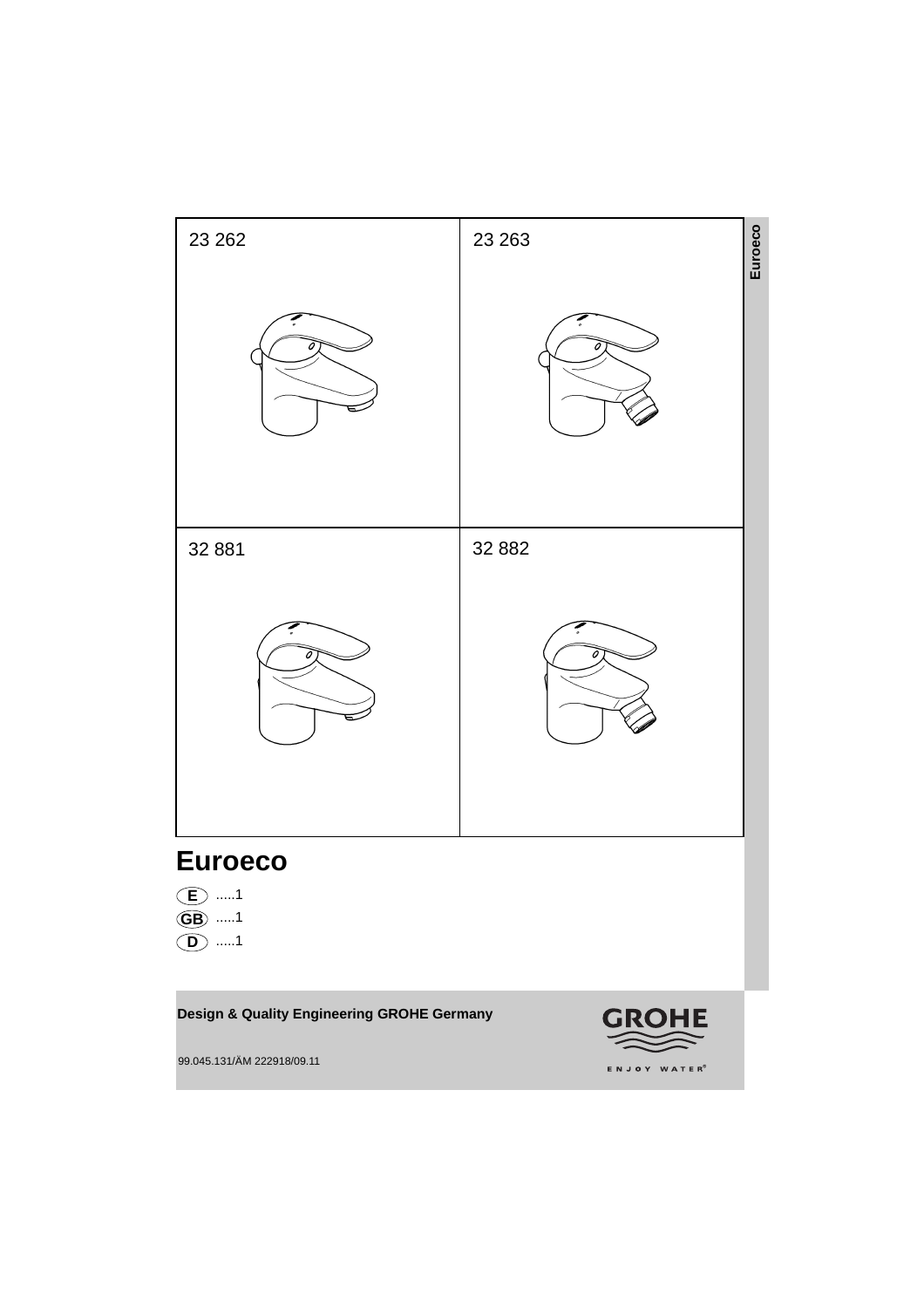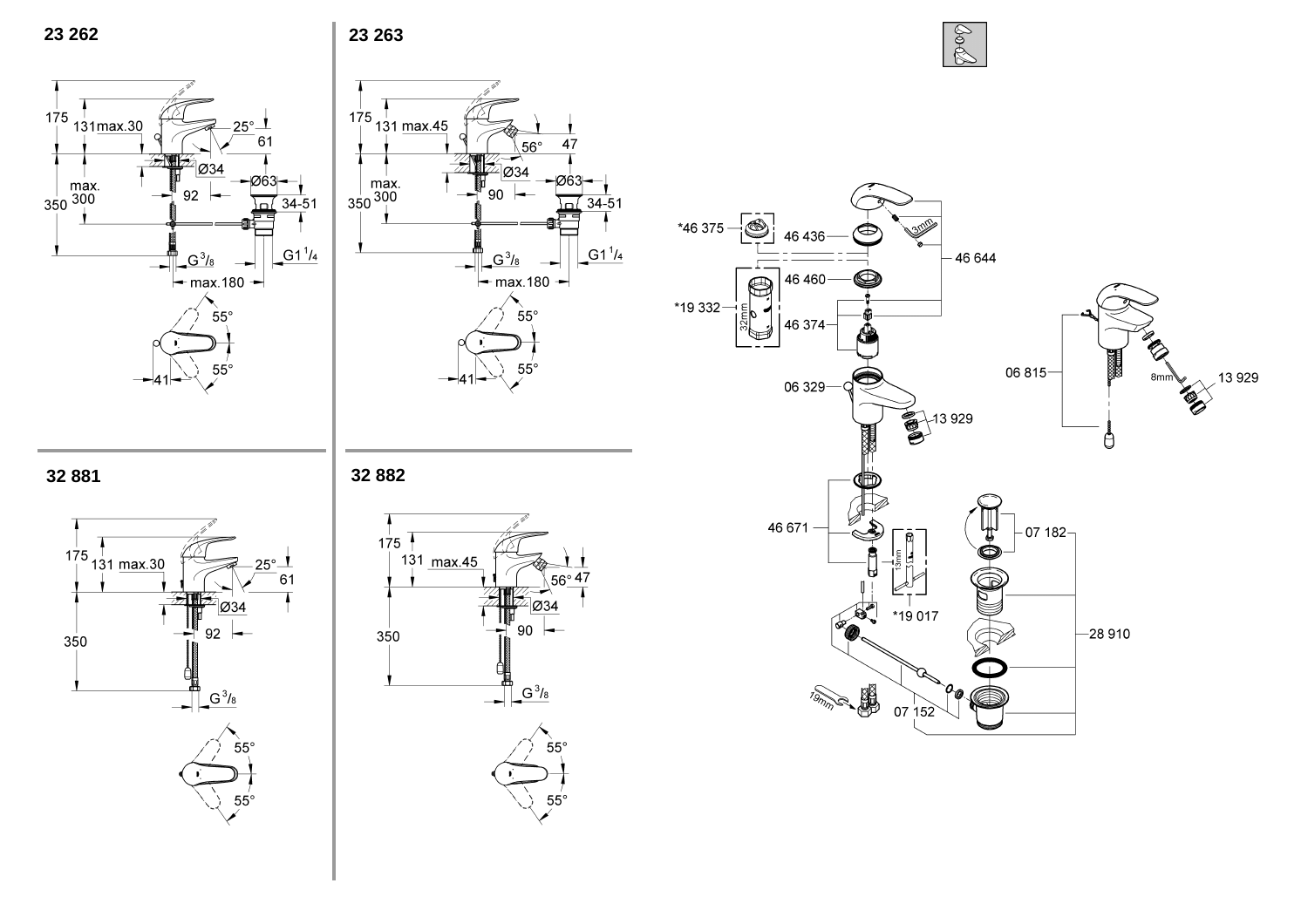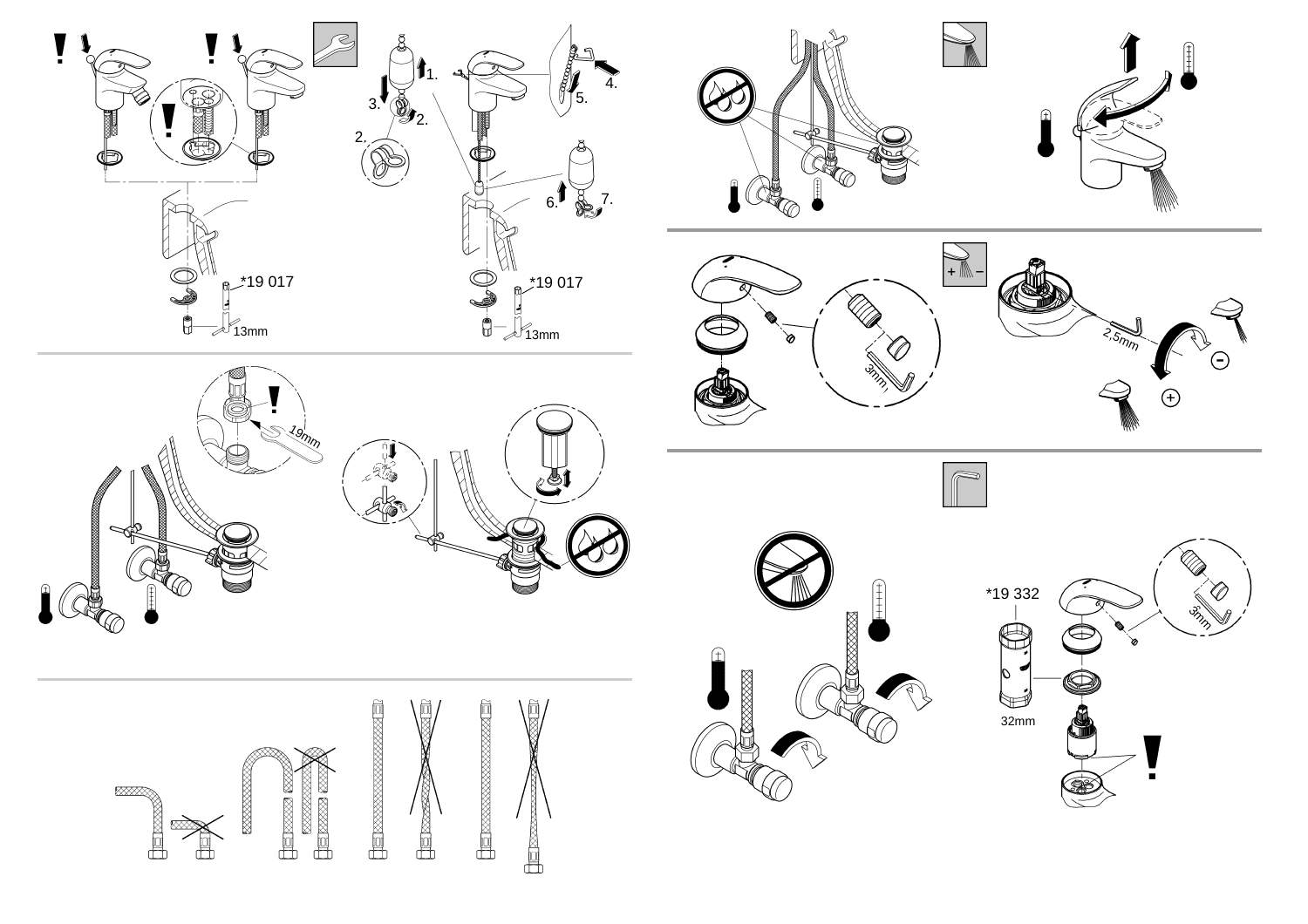|                                                                                                                                                                                                                                                                                                                                                                                                                                                 | ¡Esta información técnica de productos está                                                                                                                                                |                                                                  |   | Instalación:                                                                                                                                                                                                                                                                                                                                                                                                                                                                                                                                                                                                                                                                                                                                                                          |
|-------------------------------------------------------------------------------------------------------------------------------------------------------------------------------------------------------------------------------------------------------------------------------------------------------------------------------------------------------------------------------------------------------------------------------------------------|--------------------------------------------------------------------------------------------------------------------------------------------------------------------------------------------|------------------------------------------------------------------|---|---------------------------------------------------------------------------------------------------------------------------------------------------------------------------------------------------------------------------------------------------------------------------------------------------------------------------------------------------------------------------------------------------------------------------------------------------------------------------------------------------------------------------------------------------------------------------------------------------------------------------------------------------------------------------------------------------------------------------------------------------------------------------------------|
| destinada exclusivamente para el instalador o<br>Е.                                                                                                                                                                                                                                                                                                                                                                                             |                                                                                                                                                                                            |                                                                  |   | ¡Purgar a fondo el sistema de tuberías antes y                                                                                                                                                                                                                                                                                                                                                                                                                                                                                                                                                                                                                                                                                                                                        |
| profesionales del sector!<br>¡Por favor, entréguesela al usuario!                                                                                                                                                                                                                                                                                                                                                                               |                                                                                                                                                                                            |                                                                  |   | después de la instalación (tener en cuenta EN 806)!<br>Es posible el montaje de un limitador de temperatura                                                                                                                                                                                                                                                                                                                                                                                                                                                                                                                                                                                                                                                                           |
| Campo de aplicación                                                                                                                                                                                                                                                                                                                                                                                                                             |                                                                                                                                                                                            |                                                                  |   | (Núm. de pedido 46 375).                                                                                                                                                                                                                                                                                                                                                                                                                                                                                                                                                                                                                                                                                                                                                              |
| No es posible el funcionamiento con acumuladores sin                                                                                                                                                                                                                                                                                                                                                                                            |                                                                                                                                                                                            |                                                                  |   | Funcionamiento:                                                                                                                                                                                                                                                                                                                                                                                                                                                                                                                                                                                                                                                                                                                                                                       |
| presión (calentadores de agua sin presión).                                                                                                                                                                                                                                                                                                                                                                                                     |                                                                                                                                                                                            |                                                                  |   | Comprobar la estangueidad de las conexiones y el<br>funcionamiento de la grifería.                                                                                                                                                                                                                                                                                                                                                                                                                                                                                                                                                                                                                                                                                                    |
| Datos técnicos                                                                                                                                                                                                                                                                                                                                                                                                                                  |                                                                                                                                                                                            |                                                                  |   | Limitación del caudal:                                                                                                                                                                                                                                                                                                                                                                                                                                                                                                                                                                                                                                                                                                                                                                |
| Presión de trabajo: mín. 0,5 bares - recomendada 1 - 5 bares                                                                                                                                                                                                                                                                                                                                                                                    |                                                                                                                                                                                            |                                                                  |   | Se recomienda no utilizar el limitador de caudal en                                                                                                                                                                                                                                                                                                                                                                                                                                                                                                                                                                                                                                                                                                                                   |
| Presión de utilización:                                                                                                                                                                                                                                                                                                                                                                                                                         |                                                                                                                                                                                            | máx. 10 bares                                                    |   | combinación con calentadores instantáneos con                                                                                                                                                                                                                                                                                                                                                                                                                                                                                                                                                                                                                                                                                                                                         |
| Presión de verificación:                                                                                                                                                                                                                                                                                                                                                                                                                        |                                                                                                                                                                                            | 16 bares                                                         |   | control hidráulico.                                                                                                                                                                                                                                                                                                                                                                                                                                                                                                                                                                                                                                                                                                                                                                   |
| Caudal para una presión                                                                                                                                                                                                                                                                                                                                                                                                                         |                                                                                                                                                                                            |                                                                  |   | <b>Mantenimiento:</b><br>Verificar todas las piezas, limpiarlas y cambiarlas                                                                                                                                                                                                                                                                                                                                                                                                                                                                                                                                                                                                                                                                                                          |
| de trabajo de 3 bares:                                                                                                                                                                                                                                                                                                                                                                                                                          |                                                                                                                                                                                            | aprox. 13 l/min                                                  |   | en caso de necesidad.                                                                                                                                                                                                                                                                                                                                                                                                                                                                                                                                                                                                                                                                                                                                                                 |
| Temperatura de la entrada del agua caliente                                                                                                                                                                                                                                                                                                                                                                                                     |                                                                                                                                                                                            | máx. 80 °C                                                       |   | ¡Cerrar la alimentación de agua al realizar trabajos de                                                                                                                                                                                                                                                                                                                                                                                                                                                                                                                                                                                                                                                                                                                               |
| Recomendada (ahorro de energía):                                                                                                                                                                                                                                                                                                                                                                                                                |                                                                                                                                                                                            | 60 °C                                                            |   | mantenimiento!                                                                                                                                                                                                                                                                                                                                                                                                                                                                                                                                                                                                                                                                                                                                                                        |
|                                                                                                                                                                                                                                                                                                                                                                                                                                                 |                                                                                                                                                                                            |                                                                  |   | Al montar el cartucho tener en cuenta el correcto<br>asiento de las juntas. Enroscar la unión atornillada y                                                                                                                                                                                                                                                                                                                                                                                                                                                                                                                                                                                                                                                                           |
| Si la presión en reposo es superior a 5 bares, hay que instalar                                                                                                                                                                                                                                                                                                                                                                                 |                                                                                                                                                                                            |                                                                  |   | apretar fuertemente.                                                                                                                                                                                                                                                                                                                                                                                                                                                                                                                                                                                                                                                                                                                                                                  |
| un reductor de presión.<br>¡Deberán evitarse diferencias de presión importantes entre                                                                                                                                                                                                                                                                                                                                                           |                                                                                                                                                                                            |                                                                  |   | Recambios: véase la vista de despiece                                                                                                                                                                                                                                                                                                                                                                                                                                                                                                                                                                                                                                                                                                                                                 |
| las acometidas del aqua fría y del aqua caliente!                                                                                                                                                                                                                                                                                                                                                                                               |                                                                                                                                                                                            |                                                                  |   | $(* = Accessorio$ especial)                                                                                                                                                                                                                                                                                                                                                                                                                                                                                                                                                                                                                                                                                                                                                           |
|                                                                                                                                                                                                                                                                                                                                                                                                                                                 |                                                                                                                                                                                            |                                                                  |   | Cuidados: véanse las instrucciones de conservación                                                                                                                                                                                                                                                                                                                                                                                                                                                                                                                                                                                                                                                                                                                                    |
| GB.<br><b>Application:</b><br>Operation with unpressurised storage heaters is not possible.<br><b>Specifications</b><br>Flow pressure:<br>Operating pressure:<br>Test pressure:<br>Flow rate at 3 bar flow pressure:<br>Hot water inlet temperature<br>Recommended (energy saving):<br>If static pressure exceeds 5 bar, a pressure-reducing valve<br>must be fitted.<br>Avoid major pressure differences between hot and cold water<br>supply. | This technical product information is exclusively<br>for the installer or trained specialists.<br>Please pass these instructions on to the user.<br>min. $0.5$ bar – recommended 1 – 5 bar | max. 10 bar<br>16 bar<br>approx. 13 l/min<br>max. 80 °C<br>60 °C | V | Installation:<br>Flush piping system prior and after installation of<br>fitting thoroughly (Consider EN 806)!<br>Fitting a temperature limiter is possible<br>(Prod. no. 46 375).<br><b>Function:</b><br>Check connections for leaks and check function of<br>fitting.<br><b>Flow rate limitation:</b><br>The use of flow rate limiters in combination with<br>hydraulic instantaneous heaters is not recommended.<br><b>Maintenance:</b><br>Inspect and clean all components and replace if<br>necessary.<br>Shut off water supply for maintenance work.<br>When installing the cartridge, ensure that the<br>seals are correctly seated.<br>Screw in and tighten screwing.<br>Replacement parts: see exploded drawing<br>$(* = special accessories)$<br>Care: see Care Instructions |
| Diese Technische Produktinformation ist<br>ausschließlich für den Installateur oder<br>D<br>eingewiesene Fachkräfte!<br>Bitte an den Benutzer weitergeben!<br>Anwendungsbereich:<br>Der Betrieb mit drucklosen Speichern (offenen<br>Warmwasserbereitern) ist nicht möglich.<br><b>Technische Daten</b><br>Fließdruck:<br>min. $0,5$ bar – empfohlen $1 - 5$ bar<br>Betriebsdruck:<br>max. 10 bar                                               |                                                                                                                                                                                            |                                                                  |   | Installation:<br>Rohrleitungssystem vor und nach der Installation<br>gründlich spülen (DIN 1988/DIN EN 806 beachten)!<br>Einbau eines Temperaturbegrenzers möglich<br>(Best.-Nr. 46 375).<br><b>Funktion:</b><br>Anschlüsse auf Dichtheit und Armatur auf Funktion<br>prüfen.<br>Mengenbegrenzung:<br>In Verbindung mit hydraulischen Durchlauferhitzern<br>ist eine Durchflussmengenbegrenzung nicht zu                                                                                                                                                                                                                                                                                                                                                                              |
| Prüfdruck:                                                                                                                                                                                                                                                                                                                                                                                                                                      |                                                                                                                                                                                            | 16 bar                                                           |   | empfehlen.                                                                                                                                                                                                                                                                                                                                                                                                                                                                                                                                                                                                                                                                                                                                                                            |
| Durchfluss bei 3 bar Fließdruck:                                                                                                                                                                                                                                                                                                                                                                                                                |                                                                                                                                                                                            | ca. 13 l/min                                                     |   | Wartung:                                                                                                                                                                                                                                                                                                                                                                                                                                                                                                                                                                                                                                                                                                                                                                              |

**Wartung:**  $\Rightarrow$ 

**Alle Teile prüfen, reinigen, evtl. austauschen.** Bei Wartungsarbeiten Wasserzufuhr absperren!

**Beim Einbau der Kartusche auf richtigen Sitz der** 

Verschraubung einschrauben und fest anziehen.



**Ersatzteile:** siehe Explosionsdarstellung (\* = Sonderzubehör)

**Pflege**: siehe Pflegeanleitung

**Dichtungen achten.**

Zur Einhaltung der Geräuschwerte nach DIN 4109 ist bei Ruhedrücken über 5 bar ein Druckminderer einzubauen.

Durchfluss bei 3 bar Fließdruck: ca. 13 l/min<br>Temperatur Warmwassereingang max. 80 °C Temperatur Warmwassereingang max. 80 °C<br>
Empfohlen (Energieeinsparung): 60 °C

Höhere Druckdifferenzen zwischen Kalt- und Warmwasseranschluss sind zu vermeiden!

Empfohlen (Energieeinsparung):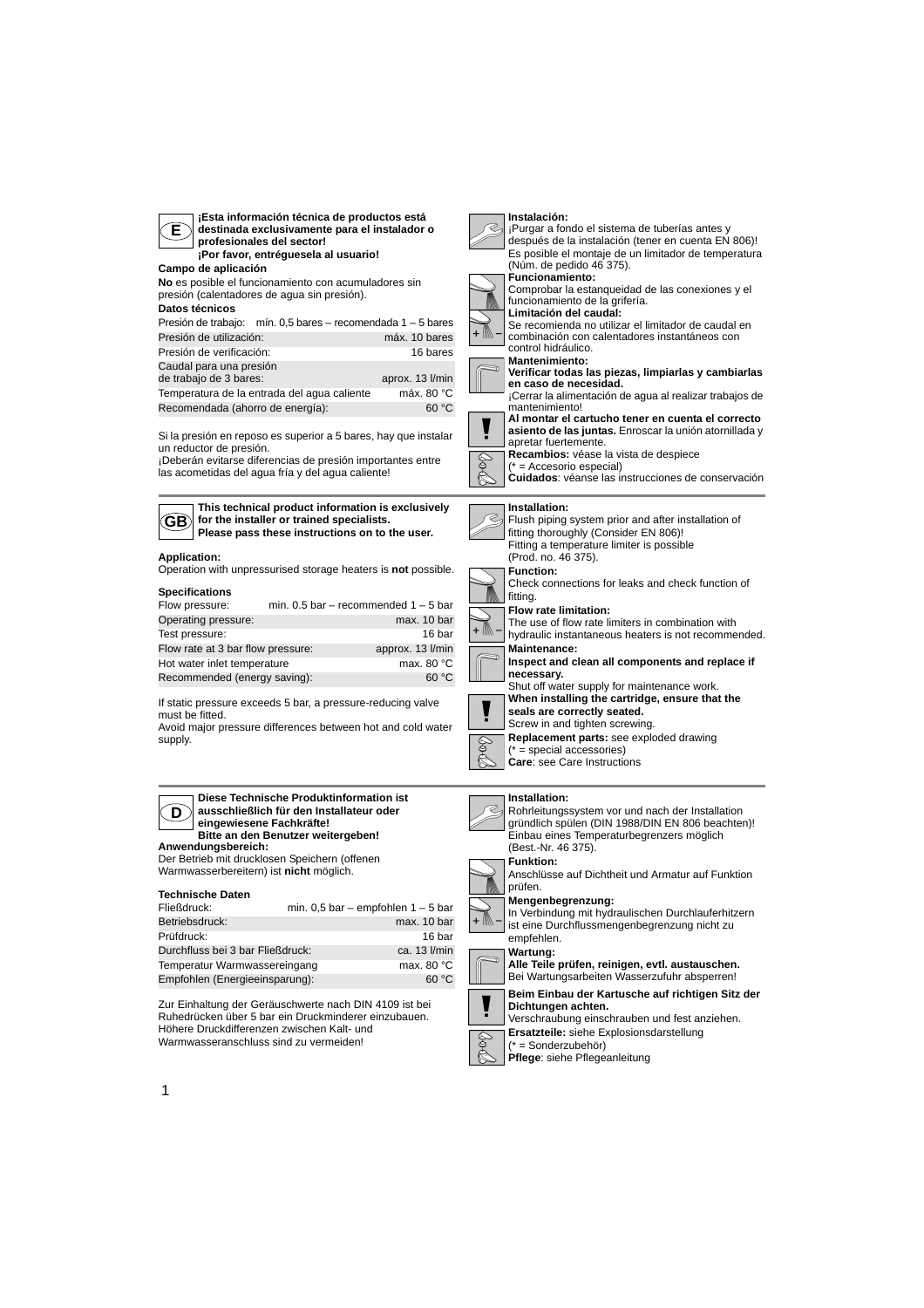